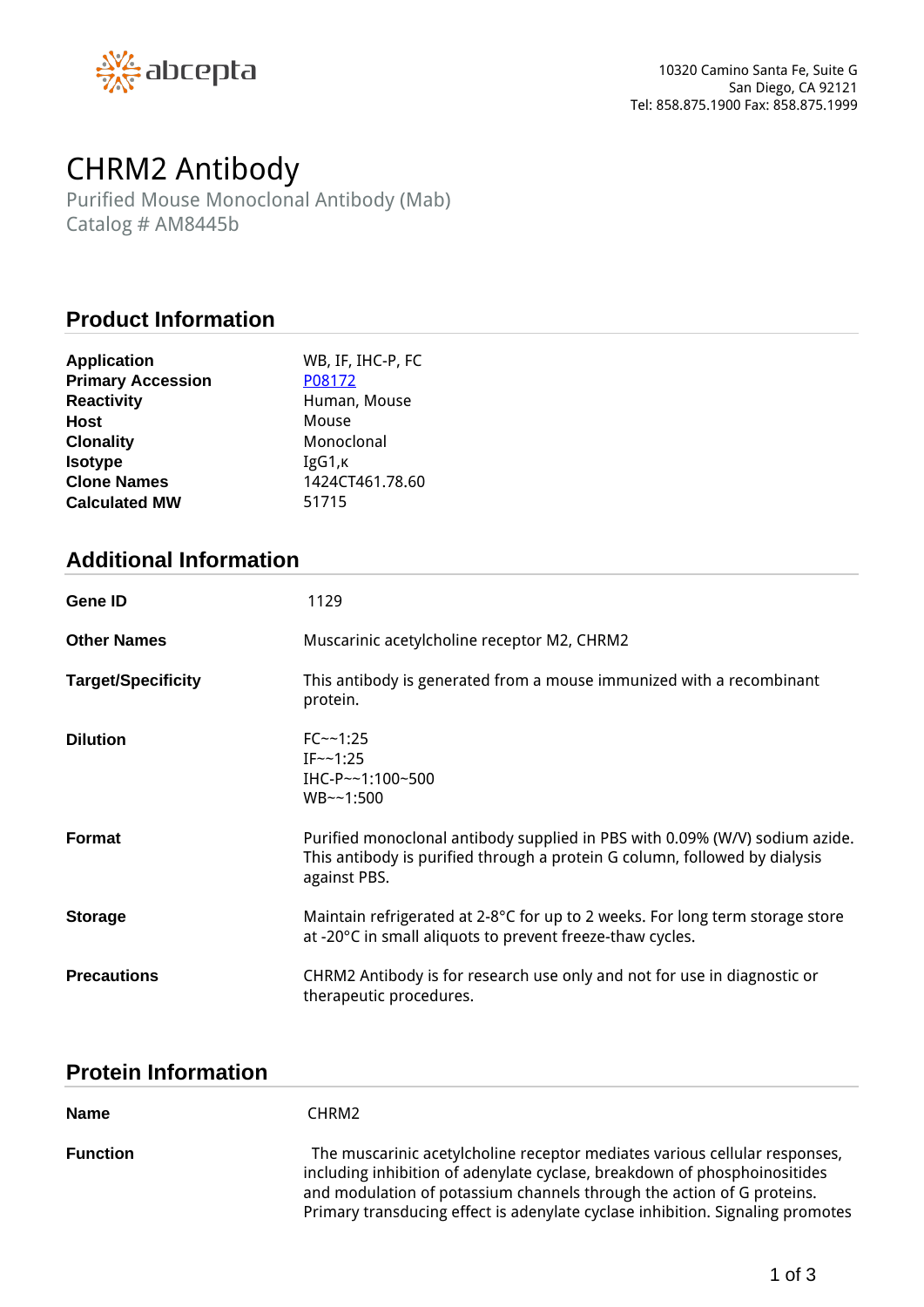|                          | phospholipase C activity, leading to the release of inositol trisphosphate (IP3);<br>this then triggers calcium ion release into the cytosol.                                                                                                                |
|--------------------------|--------------------------------------------------------------------------------------------------------------------------------------------------------------------------------------------------------------------------------------------------------------|
| <b>Cellular Location</b> | Cell membrane; Multi-pass membrane protein. Cell junction, synapse,<br>postsynaptic cell membrane; Multi-pass membrane protein<br>Note=Phosphorylation in response to agonist binding promotes receptor<br>internalization. {ECO:0000250   UniProtKB:P06199} |

### **Background**

 *The muscarinic acetylcholine receptor mediates various cellular responses, including inhibition of adenylate cyclase, breakdown of phosphoinositides and modulation of potassium channels through the action of G proteins. Primary transducing effect is adenylate cyclase inhibition.*

### **References**

*Bonner T.I.,et al.Science 237:527-532(1987). Peralta E.G.,et al.EMBO J. 6:3923-3929(1987). Puhl H.L. III,et al.Submitted (APR-2002) to the EMBL/GenBank/DDBJ databases. Kitano T.,et al.Mol. Biol. Evol. 21:936-944(2004). Gurevich V.V.,et al.J. Biol. Chem. 270:720-731(1995).*

#### **Images**



*Overlay histogram showing SH-SY5Y cells stained with (green line). The cells were fixed with 4% paraformaldehyde (10 min) and then permeabilized with 90% methanol for 10 min. The cells were then icubated in 2% bovine serum albumin to block non-specific protein-protein interactions followed by the antibody (, 1:25 dilution) for 60 min at 37ºC. The secondary antibody used was Alexa Fluor® 488 goat anti-mouse lgG (166821) at 1/200 dilution for 40 min at 37ºC. Isotype control antibody (blue line) was mouse IgG1 (1μg/1x10^6 cells) used under the same conditions. Acquisition of >10, 000 events was performed.*



*Fluorescent image of SH-SY5Y cells stained with CHRM2 Antibody (Cat#AM8445b ). AM8445b was diluted at 1:25 dilution. An Alexa Fluor® 488-conjugated goat anti-mouse lgG at 1:400 dilution was used as the secondary antibody (green). DAPI was used to stain the cell nuclear (blue).*

*Immunohistochemical analysis of paraffin-embedded H. brain section using CHRM2(Cat#AM8445b ). AM8445b was diluted at 1:25 dilution. A undiluted biotinylated goat polyvalent antibody was used as the secondary, followed by DAB staining.*